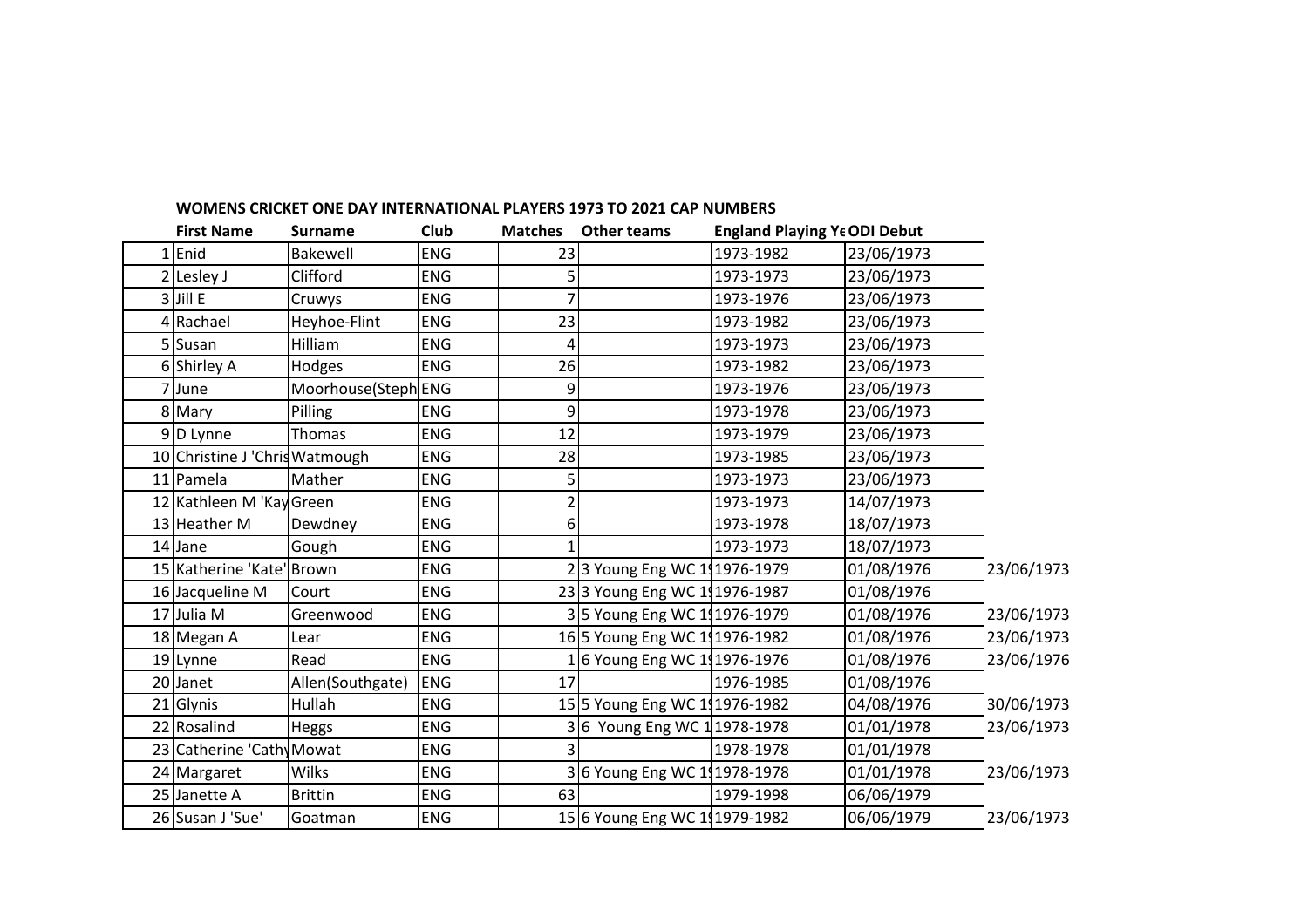| 27 Margaret                | Peear                        | <b>ENG</b> | $\mathbf{1}$   |                                  | 1979-1979 | 06/06/1979 |            |
|----------------------------|------------------------------|------------|----------------|----------------------------------|-----------|------------|------------|
| 28 Jacqueline A            | Wainwright                   | ENG        | $\overline{2}$ |                                  | 1979-1979 | 06/06/1979 |            |
| $29$ Jill                  | Powell                       | ENG        | $\mathbf{1}$   |                                  | 1979-1979 | 07/07/1979 |            |
| 30 Janet C                 | <b>Tedstone</b> (Aspinal ENG |            | 38             |                                  | 1979-1992 | 07/07/1979 |            |
| 31 Avril M                 | <b>Starling</b>              | ENG        | 20             |                                  | 1982-1986 | 10/01/1982 |            |
| 32 Carole A                | Hodges                       | ENG        | 47             |                                  | 1982-1993 | 14/01/1982 |            |
| 33 Helen J                 | Stother                      | ENG        | 12             |                                  | 1982-1986 | 14/01/1982 |            |
| 34 June E                  | Edney                        | ENG        | 6              |                                  | 1984-1985 | 24/06/1984 |            |
| 35 Gillian E 'Gill'        | McConway                     | ENG        |                | 11 12 International XI 1984-1987 |           | 24/06/1984 | 14/01/1982 |
| 36 Sarah                   | Potter                       | ENG        | 8              |                                  | 1984-1987 | 24/06/1984 |            |
| 37 Jane                    | Powell                       | ENG        | 24             |                                  | 1984-1990 | 24/06/1984 |            |
| $38$ Jill                  | Stockdale                    | ENG        |                |                                  | 1985-1985 | 02/02/1985 |            |
| 39 Susan J 'Sue'           | Metcalfe                     | <b>ENG</b> | 36             |                                  | 1985-1998 | 03/02/1985 |            |
| 40 Lesley                  | Cooke                        | ENG        | 3              |                                  | 1986-1986 | 22/06/1986 |            |
| 41 Gillian A 'Gill'        | Smith                        | ENG        | 31             |                                  | 1986-1993 | 22/06/1986 |            |
| 42 Amanda S                | Stinson                      | ENG        | 5              |                                  | 1986-1987 | 22/06/1986 |            |
| 43 Karen                   | Smithies(Hicken)             | ENG        | 69             |                                  | 1986-2000 | 26/07/1986 |            |
| 44 Joanna M 'Jo'           | Chamberlain                  | ENG        | 39             |                                  | 1987-1995 | 16/07/1987 |            |
| 45 Karen                   | Jobling                      | ENG        | $\overline{2}$ |                                  | 1987-1987 | 16/07/1987 |            |
| 46 Wendy A                 | Watson                       | ENG        | 23             |                                  | 1987-1993 | 16/07/1987 |            |
| 47 Patricia A              | Lovell                       | <b>ENG</b> | 10             |                                  | 1987-1988 | 25/07/1987 |            |
| 48 Elaine                  | Wulcko                       | ENG        | $\mathbf{1}$   |                                  | 1987-1987 | 25/07/1987 |            |
| 49 Suzanne J 'Suzie Kitson |                              | ENG        | 23             |                                  | 1988-1993 | 30/11/1988 |            |
| 50 Debra                   | Maybury                      | ENG        | 27             |                                  | 1988-1995 | 30/11/1988 |            |
| 51 Lisa                    | Nye                          | ENG        | 21             |                                  | 1988-1992 | 30/11/1988 |            |
| 52 Caroline J              | <b>Barrs</b>                 | <b>ENG</b> | 10             |                                  | 1988-1990 | 03/12/1988 |            |
| 53 Claire E 'Rompe Taylor  |                              | ENG        | 105            |                                  | 1988-2005 | 05/12/1988 |            |
| 54 Cathy                   | Cooke                        | ENG        | 6              |                                  | 1989-1990 | 19/07/1989 |            |
| 55 Helen C                 | Plimmer                      | <b>ENG</b> | 37             |                                  | 1989-1997 | 19/07/1989 |            |
| 56 Julie L                 | Crump                        | <b>ENG</b> | $\overline{2}$ |                                  | 1989-1989 | 20/07/1989 |            |
| 57 Alison                  | Elder                        | ENG        | 4              |                                  | 1990-1990 | 18/07/1990 |            |
| 58 Linda                   | <b>Burnley</b>               | ENG        | 1              |                                  | 1990-1990 | 16/08/1990 |            |
| 59 Sarah-Jane              | Cook                         | <b>ENG</b> | $\overline{4}$ |                                  | 1990-1996 | 17/08/1990 |            |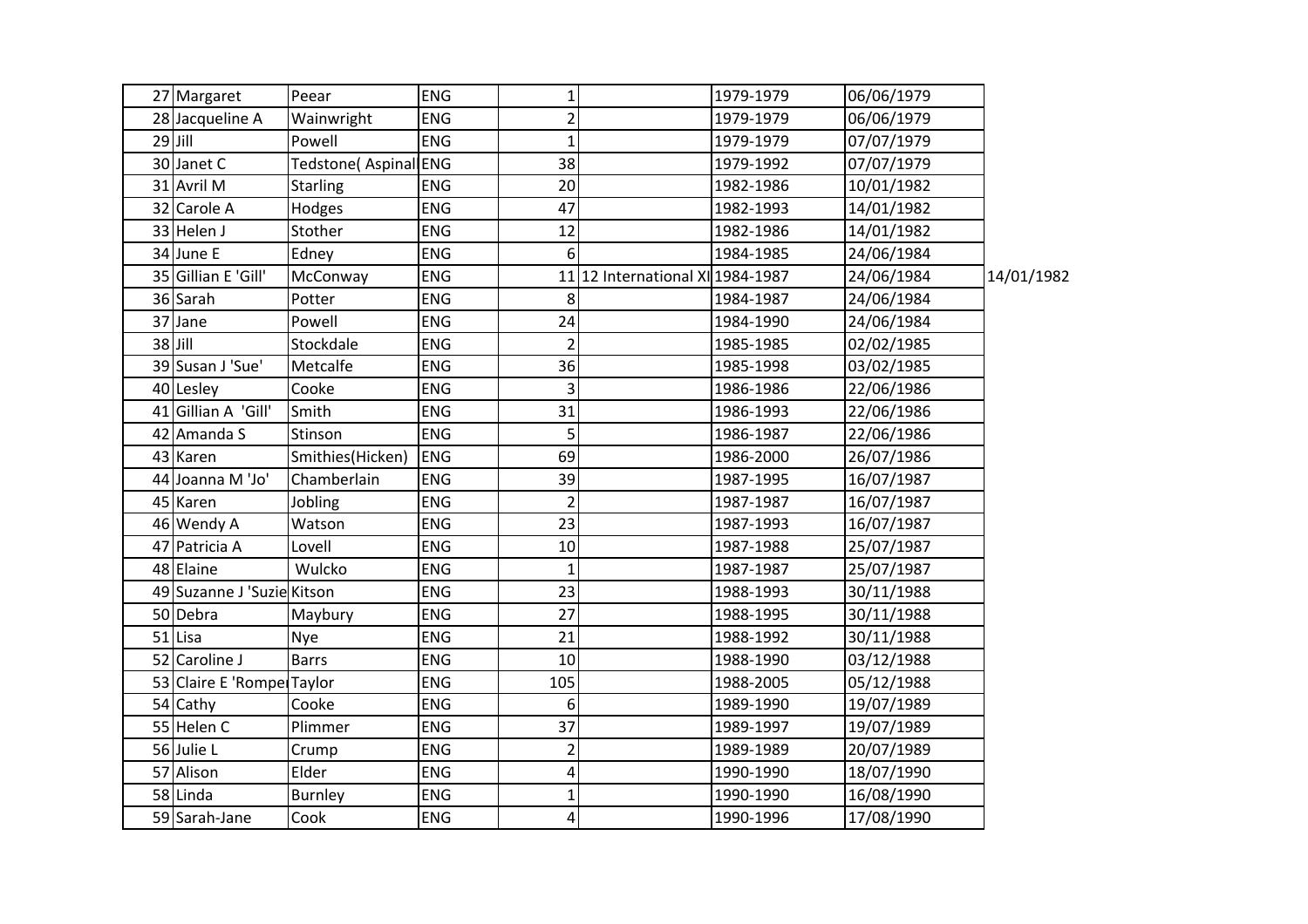| 60 Marie                    | Moralee              | <b>ENG</b> | 3                       | 1991-1991 | 17/07/1991 |                        |
|-----------------------------|----------------------|------------|-------------------------|-----------|------------|------------------------|
| 61 Janet L 'Jan'            | Godman               | <b>ENG</b> | $\overline{7}$          | 1991-1993 | 17/07/1991 |                        |
| 62 Debra A                  | <b>Stock</b>         | <b>ENG</b> | 15                      | 1992-1996 | 18/01/1992 |                        |
| 63 Jane                     | Smit(Cassar)         | ENG        | 109                     | 1993-2007 | 20/07/1993 |                        |
| 64 Barbara A                | <b>Daniels</b>       | <b>ENG</b> | 55                      | 1993-2000 | 20/07/1993 |                        |
| 65 Kathryn M                | Leng                 | <b>ENG</b> | 56                      | 1995-2003 | 18/07/1995 |                        |
| 66 Suzanne 'Sue'            | Redfern              | ENG        | 15                      | 1995-1999 | 18/07/1995 |                        |
| 67 Melissa A                | Reynard              | <b>ENG</b> | 54                      | 1995-2002 | 18/07/1995 |                        |
| 68 Claire L                 | Whichcord            | ENG        | 1                       | 1995-1995 | 18/07/1995 |                        |
| 69 Clare J                  | Connor               | ENG        | 93                      | 1995-2005 | 19/07/1995 |                        |
| 70 Ruth                     | Lupton               | <b>ENG</b> | $\overline{2}$          | 1995-1995 | 19/07/1995 |                        |
| 71 Nicola                   | Holt                 | ENG        | $\overline{2}$          | 1996-1996 | 16/06/1996 |                        |
| 72 Beverley                 | Nicholson            | <b>ENG</b> | 6                       | 1996-1999 | 18/06/1996 |                        |
| 73 Charlotte M              | Edwards              | ENG        | 191                     | 1997-2016 | 15/08/1997 |                        |
| 74 Laura K                  | Macleod(Newton) ENG  |            | 73                      | 1997-2007 | 27/08/1997 |                        |
| 75 Sarah V                  | Collyer              | <b>ENG</b> | 25                      | 1998-2003 | 12/07/1998 |                        |
| 76 Lucy C                   | Pearson              | <b>ENG</b> | 62                      | 1998-2005 | 15/07/1998 |                        |
| 77 Katharine V              | Winks                | ENG        | $\overline{7}$          | 1998-2000 | 18/07/1998 |                        |
| 78 S Clare 'Tails'          | Taylor               | ENG        | 126                     | 1998-2011 | 19/07/1998 |                        |
| 79 Ella L                   | Donnison             | <b>ENG</b> | 3                       | 1999-1999 | 19/07/1999 |                        |
| 80 Laura J                  | Harper               | <b>ENG</b> | 25                      | 1999-2005 | 19/07/1999 | England U19 10/08/2001 |
| 81 Jacqueline L 'Jac Hawker |                      | ENG        | $\overline{7}$          | 1999-2002 | 19/07/1999 |                        |
| 82 Dawn                     | Holden               | ENG        | 32                      | 1999-2004 | 19/07/1999 |                        |
| 83 Hannah J                 | Lloyd                | ENG        | 5                       | 1999-2003 | 19/07/1999 |                        |
| 84 Katherine 'Kate' Lowe    |                      | <b>ENG</b> | 8                       | 1999-2002 | 19/07/1999 |                        |
| 85 Beth L                   | Morgan               | ENG        | 72                      | 1999-2011 | 19/07/1999 |                        |
| 86 Nicola J 'Nicky'         | Shaw                 | ENG        | 70                      | 1999-2010 | 19/07/1999 | England U19 10/08/2001 |
| 87 Katharine                | <b>Wilkins</b>       | <b>ENG</b> | 3                       | 1999-1999 | 19/07/1999 |                        |
| 88 Laura                    | Spragg               | <b>ENG</b> | 13                      | 1999-2004 | 20/07/1999 | England U19 10/08/2001 |
| 89 Arran                    | Brindle(Thompson ENG |            | 88                      | 1999-2014 | 20/07/1999 | England U19 10/08/2001 |
| 90 Leanne C                 | Davis                | <b>ENG</b> | $\overline{\mathbf{c}}$ | 2000-2001 | 01/07/2000 | England U19 10/08/2001 |
| 91 Caroline M G             | <b>Atkins</b>        | <b>ENG</b> | 58                      | 2001-2010 | 03/07/2001 | England U19 10/08/2001 |
| 92 Sarah L                  | Clarke               | <b>ENG</b> | 6                       | 2001-2002 | 10/08/2001 | England U19 10/08/2001 |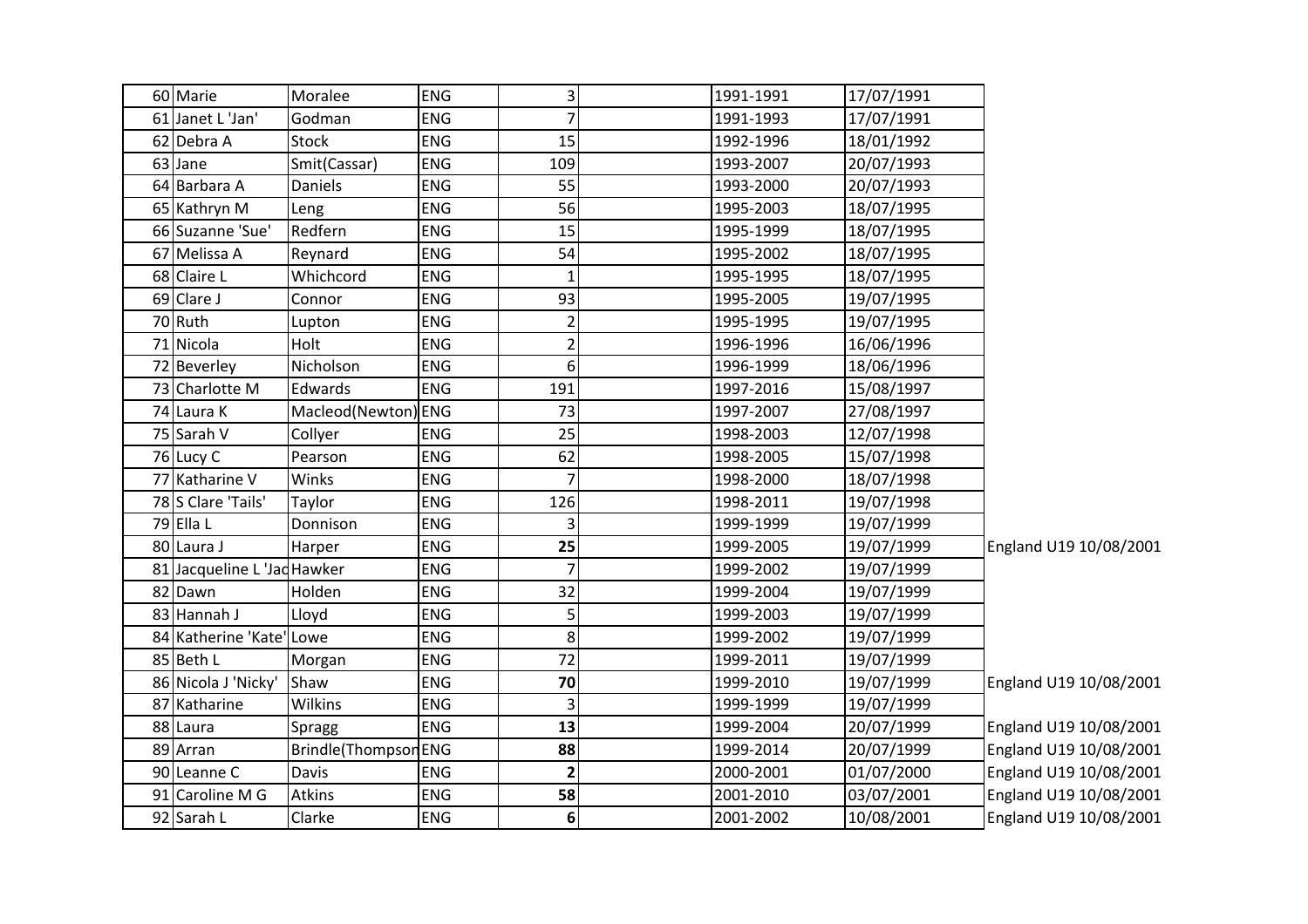| 93 Mandie C                  | Godliman       | <b>ENG</b> | 11             | 2002-2003 | 06/01/2002 |                        |
|------------------------------|----------------|------------|----------------|-----------|------------|------------------------|
| 94 Helen A                   | Wardlaw        | <b>ENG</b> | 7              | 2002-2004 | 08/01/2002 |                        |
| 95 Isa T                     | Guha           | <b>ENG</b> | 83             | 2001-2011 | 10/08/2001 |                        |
| 96 Rosalie A                 | <b>Birch</b>   | ENG        | 37             | 2003-2008 | 13/08/2003 |                        |
| 97 Lydia S                   | Greenway       | <b>ENG</b> | 126            | 2003-2016 | 13/08/2003 |                        |
| 98 Jennifer M                | Gunn           | ENG        | 144            | 2004-2019 | 15/02/2004 |                        |
| 99 Katharine H               | <b>Brunt</b>   | ENG        | 125            | 2005-     | 13/03/2005 |                        |
| 100 Joanna K 'Jo'            | Watts          | ENG        | 7              | 2005-2005 | 15/08/2005 |                        |
| 101 Holly L                  | Colvin         | <b>ENG</b> | 72             | 2006-2013 | 14/08/2006 |                        |
| 102 Laura A                  | Marsh          | <b>ENG</b> | 103            | 2006-2019 | 17/08/2006 |                        |
| 103 Sarah - Jane             | Taylor         | ENG        | 126            | 2006-2019 | 14/08/2006 |                        |
| 104 Ebony J                  | Rainford-Brent | <b>ENG</b> | 22             | 2001-2010 | 23/02/2007 |                        |
| 105 Charlotte L 'Cha Russell |                | ENG        | $\overline{c}$ | 2007-2007 | 17/08/2007 |                        |
| 106 Lynsey R F               | Askew          | ENG        | 8              | 2007-2008 | 28/02/2007 |                        |
| 107 Stephanie A 'Ste Davies  |                | ENG        | 4              | 2008-2008 | 11/02/2008 | England U19 11/08/2001 |
| 108 Anya                     | Shrubsole      | ENG        | 70             | 2008-     | 14/08/2008 |                        |
| 109 Tamsin T 'Tamm Beaumont  |                | ENG        | 74             | 2009-     | 04/11/2009 |                        |
| 110 Danielle                 | Hazell         | ENG        | 53             | 2009-2018 | 05/11/2009 |                        |
| 111 Heather C                | Knight         | ENG        | 104            | 2010-     | 01/03/2010 |                        |
| 112 Danielle N               | Wyatt          | <b>ENG</b> | 77             | 2010-2019 | 01/03/2010 |                        |
| 113 Lauren P                 | Griffiths      | ENG        | 5              | 2010-2011 | 15/11/2010 |                        |
| 114 Frances C 'Fran' Wilson  |                | ENG        | 33             | 2010-     | 15/11/2010 |                        |
| 115 Susannah E 'Sus Rowe     |                | ENG        | 1              | 2011-2011 | 09/01/2011 |                        |
| 116 Georgia A                | Elwiss         | ENG        | 36             | $2011 -$  | 23/10/2011 |                        |
| 117 Amy E                    | Jones          | ENG        | 47             | 2013-2019 | 01/02/2013 |                        |
| 118 Natalie R                | Sciver         | ENG        | 70             | 2013-     | 01/07/2013 |                        |
| 119 Lauren                   | Winfield-Hill  | ENG        | 43             | 2013-     | 01/07/2013 |                        |
| 120 Kathryn L 'Kate' Cross   |                | <b>ENG</b> | 28             | 2013-2019 | 29/10/2013 |                        |
| 121 Natasha E 'Tash Farrant  |                | ENG        | 3              | 2013-2013 | 03/11/2013 |                        |
| 122 Rebecca L                | Grundy         | ENG        | $\overline{7}$ | 2015-2016 | 11/02/2015 |                        |
| 123 Alexandra 'Alex' Hartley |                | <b>ENG</b> | 28             | 2016-2019 | 27/06/2016 |                        |
| 124 Sophie                   | Ecclestone     | <b>ENG</b> | 27             | 2016-2019 | 08/10/2016 |                        |
| 125 Bethany A                | Langston       | <b>ENG</b> | 4              | 2016-2016 | 09/11/2016 |                        |
|                              |                |            |                |           |            |                        |